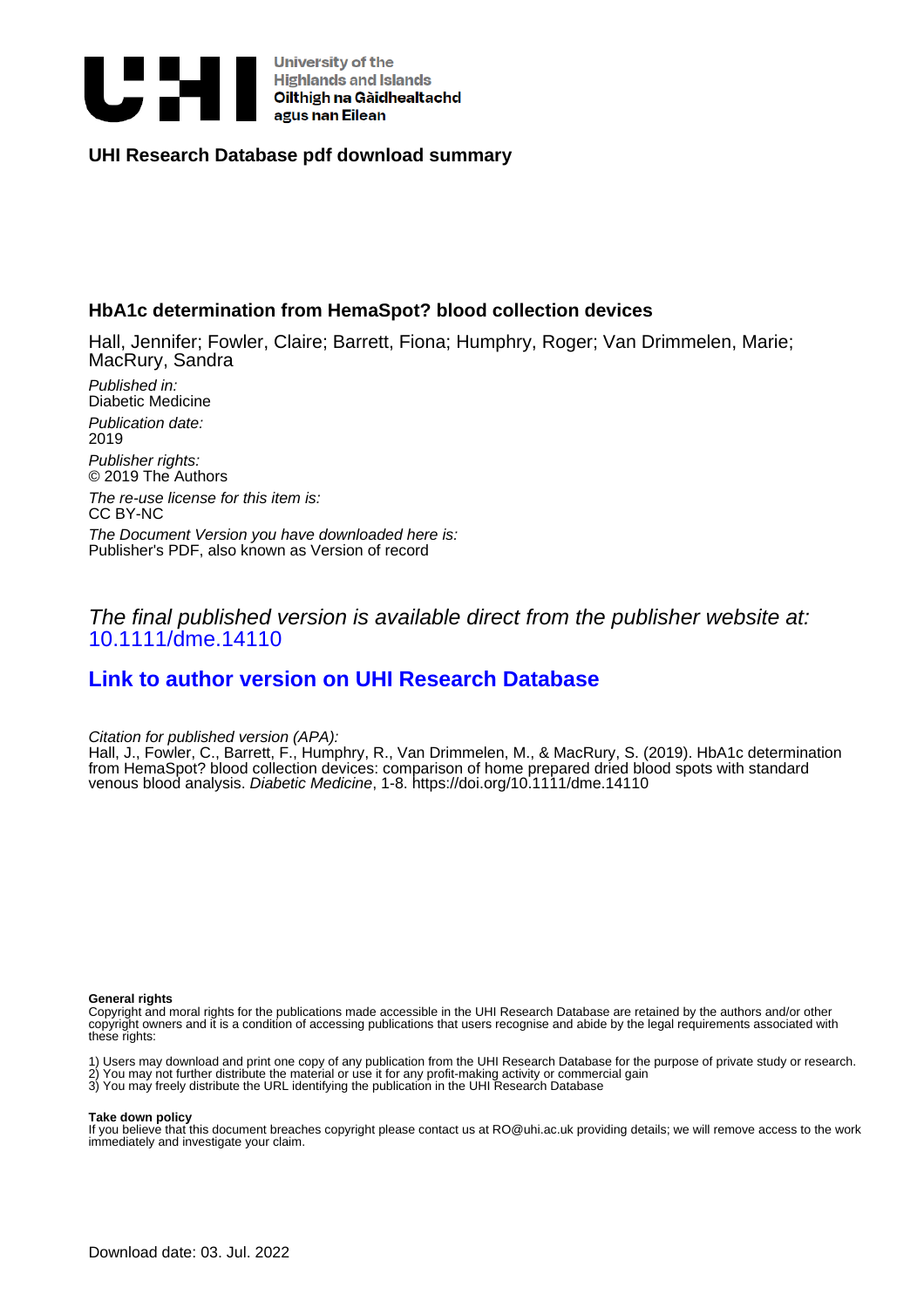# Research: Care Delivery

# $HbA_{1c}$  determination from HemaSpot<sup> $M$ </sup> blood collection devices: comparison of home prepared dried blood spots with standard venous blood analysis

J. M. Hall<sup>1</sup>, C. E. Fowler<sup>2</sup>, F. Barrett<sup>3</sup>, R. W. Humphry<sup>4</sup>, M. Van Drimmelen<sup>2</sup> and S. M. MacRury<sup>[5](https://orcid.org/0000-0001-7599-1302)</sup> D

<sup>1</sup>Division of Rural Health and Wellbeing, Institute of Health Research and Innovation, University of the Highlands and Islands, Centre for Health Science, Inverness, UK, <sup>2</sup>Department of Biochemistry, Blood Sciences, Raigmore Hospital, Inverness, UK, <sup>3</sup>Highland Clinical Research Facility, NHS Highland, Centre for Health Science, Old Edinburgh Road, Inverness, UK, <sup>4</sup>Epidemiology Research Unit, Scotland's Rural College, An Lòchran, Inverness Campus, Inverness, UK and <sup>5</sup>Institute of Health Research and Innovation, University of the Highlands and Islands, Centre for Health Science, Inverness, UK

Accepted 13 August 2019

## Abstract

Aim To assess the clinical performance and patient acceptance of HemaSpot<sup>TM</sup> blood collection devices as an alternative blood collection method.

Methods Adult men and women with any type of diabetes, routinely carrying out self-monitoring of blood glucose were recruited ( $n = 128$ ). Participants provided a venous blood sample and prepared two HemaSpot dried blood spots, one at clinics and one at home. HbA<sub>1c</sub> analysis was by Tosoh G8 high-performance liquid chromatography. Participants also completed a questionnaire.

**Results** Strong linear relationships been  $HbA_{1c}$  levels in dried blood spots and venous blood were observed and a linear model was fitted to the data. Time between dried blood spot preparation and testing did not impact the model. Participants were accepting of the approach: 69.2% would use this system if available and 60.7% would be more likely to use this system than going to their general practitioner.

Conclusions The combination of a robust desiccating dried blood spot device, home sample preparation and return by post produces HbA<sub>1c</sub> data that support the use of a time-independent linear calibration of dried blood spot to venous blood Hb $A_{1c}$ . A robust remote sample collection service would be valuable to people living with diabetes in urban areas who are working or house-bound as well as those living in remote or rural locations.

Diabet. Med. 00: 1–8 (2019)

## Introduction

The benefits of good blood glucose control in preventing long-term complications of diabetes are well documented [1]. Complications, arising from poor blood glucose control over extended periods, place an economic burden on health services and significantly reduce health-related quality of life in people with diabetes [2,3].

Ongoing blood glucose control is assessed by regular measurement of  $HbA_{1c}$ , with several laboratory methods available for use, with fresh blood obtained using either venepuncture or fingerprick with collection in capillary tubes. Point-of-care instruments are now available for measuring HbA<sub>1c</sub> levels in fresh capillary blood [4].

In the Scottish Highlands (NHS Highland Health Board area),  $HbA_{1c}$  determinations are performed centrally in Inverness using ion-exchange high-performance liquid chromatography (HPLC) analysis (Tosoh G8 HPLC analyser, Tosoh Bioscience, Tokyo, Japan) on venous blood samples collected locally at general practitioner practices. If there is no recent  $HbA_{1c}$  result, DCA Vantage point-of-care instruments (Siemens Healthcare GmbH, Erlangen, Germany) are used at hospital appointments.

Current sampling methods are acceptable in terms of  $HbA_{1c}$  determination; however, the use of venepuncture with centralized testing is not providing users in the NHS

Correspondence to: Sandra MacRury. E-mail: [sandra.macrury@uhi.ac.uk](mailto:) This is an open access article under the terms of the [Creative Commons](http://creativecommons.org/licenses/by-nc/4.0/) [Attribution-NonCommercial](http://creativecommons.org/licenses/by-nc/4.0/) License, which permits use, distribution and reproduction in any medium, provided the original work is properly cited and is not used for commercial purposes.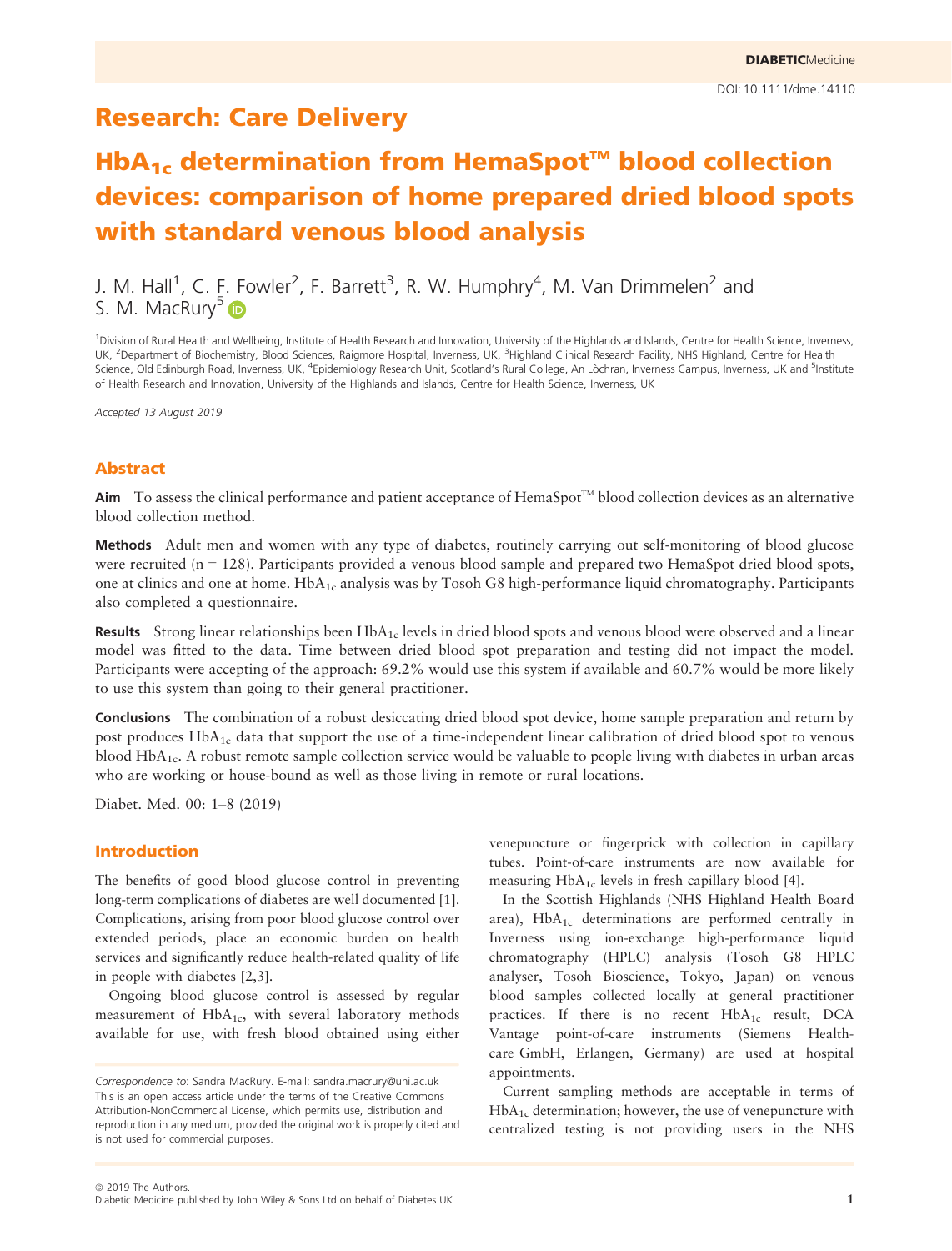#### What's new?

- $HbA_{1c}$  determination from dried blood spots has been reported but results have been affected by stability issues, requiring methodologies which have included extended drying periods, and storage at low temperatures or for a limited period of time.
- HbA<sub>1c</sub> levels determined from HemaSpot blood collection devices show a strong correlation with venous  $HbA<sub>1c</sub>$  results, with the potential for calibration against the venous method used.
- Patient acceptance of the blood collection method was high, with 61.7% of participants indicating that they would be more likely to have their testing carried out if this method of blood collection was available.
- By providing patients with an opportunity to increase compliance with regular  $HbA_{1c}$  testing, the use of venous calibrated  $HbA_{1c}$  determination from Hema-Spot blood collection devices provides the potential for improved glycaemic control.

Highland area with an acceptable approach, as evidenced by the frequency with which  $HbA_{1c}$  results are not available at clinical appointments.

Individualized  $HbA_{1c}$  targets should be agreed and regularly reviewed at diabetes appointments with clinicians and lifestyle and/or medication changes discussed with the aim of optimizing HbA<sub>1c</sub> levels. The value of diabetes appointments where  $HbA_{1c}$  levels are not available is greatly diminished. For hospital-based appointments, point-of-care instruments are available for the immediate determination of  $HbA_{1c}$  levels. However, the vast majority of people with diabetes (those with uncomplicated Type 2 diabetes) are managed in the community by general practitioners, where point-of-care instruments are not generally available. In the NHS Highland Health Board area, the cost of  $HbA_{1c}$  analysis is borne by secondary rather than primary care, so the costs and maintenance implications of general practitioner-based point-of-care instruments are not straightforward.

Method and convenience of place of collection and timeliness of results are potential factors that impact the availability of  $HbA_{1c}$  results at appointments and consequently impact the opportunity for discussion of  $HbA_{1c}$ levels and targets.

In line with recognition by the UK and Scottish governments that 'patients need to be empowered to manage their care' [5,6], the long-term aim of our approach is for people with diabetes to be able to take responsibility for sending off their own blood samples and for results to be sent directly to them so that they can attend review appointments having had the opportunity to reflect upon their latest  $HbA_{1c}$  result and what it might mean for them in terms of their individual  $HbA<sub>1c</sub>$  target. To address this aim we have identified a robust blood sampling device (HemaSpot, Spot on Sciences, Austin, TX, USA) for preparing dried blood spots (DBS), which has the potential to fulfil the requirements of our overall approach.

HemaSpot blood collection devices comprise a robust plastic wallet enclosing an eight-bladed filter paper surrounded by desiccant (Fig. 1). A protective cover allows blood application through a central hole. The device is designed to absorb two hanging drops of blood, equivalent to about  $65-105$  µl of blood.

The use of filter papers for collection of DBS is accepted as an alternative method of blood collection for a variety of applications [7] as they are simple to prepare, have low collection and transportation costs, and are safer and more acceptable to study participants [8].

A systematic review identified 17 studies using DBS for  $HbA_{1c}$  [9], and two other related studies have recently been published [10,11]. Variation and bias increase with increasing time between sample preparation and testing have been observed, meaning that even when  $HbA_{1c}$  can be calibrated against standard venous HbA<sub>1c</sub>, calibration needs to consider the time between sample preparation and testing.

A laboratory-based study previously carried out in our laboratory compared HbA<sub>1c</sub> analysis of laboratory-prepared HemaSpot DBS ( $n = 40$ ) with HbA<sub>1c</sub> values obtained from fresh capillary blood. A strong correlation between  $HbA_{1c}$ from DBS and fresh capillary blood was observed, suggesting that HemaSpot devices have the potential to be used as an alternative to current blood collection methods if they are well calibrated using a linear model and DBS are tested within 3 days of preparation (see Table S1).



FIGURE 1 The HemaSpot blood collection device showing the blades of the fan-shaped filter paper (in red). Once blood has been applied through the hole in the application surface the device is folded over and snapped shut. Image courtesy of Spot on Sciences.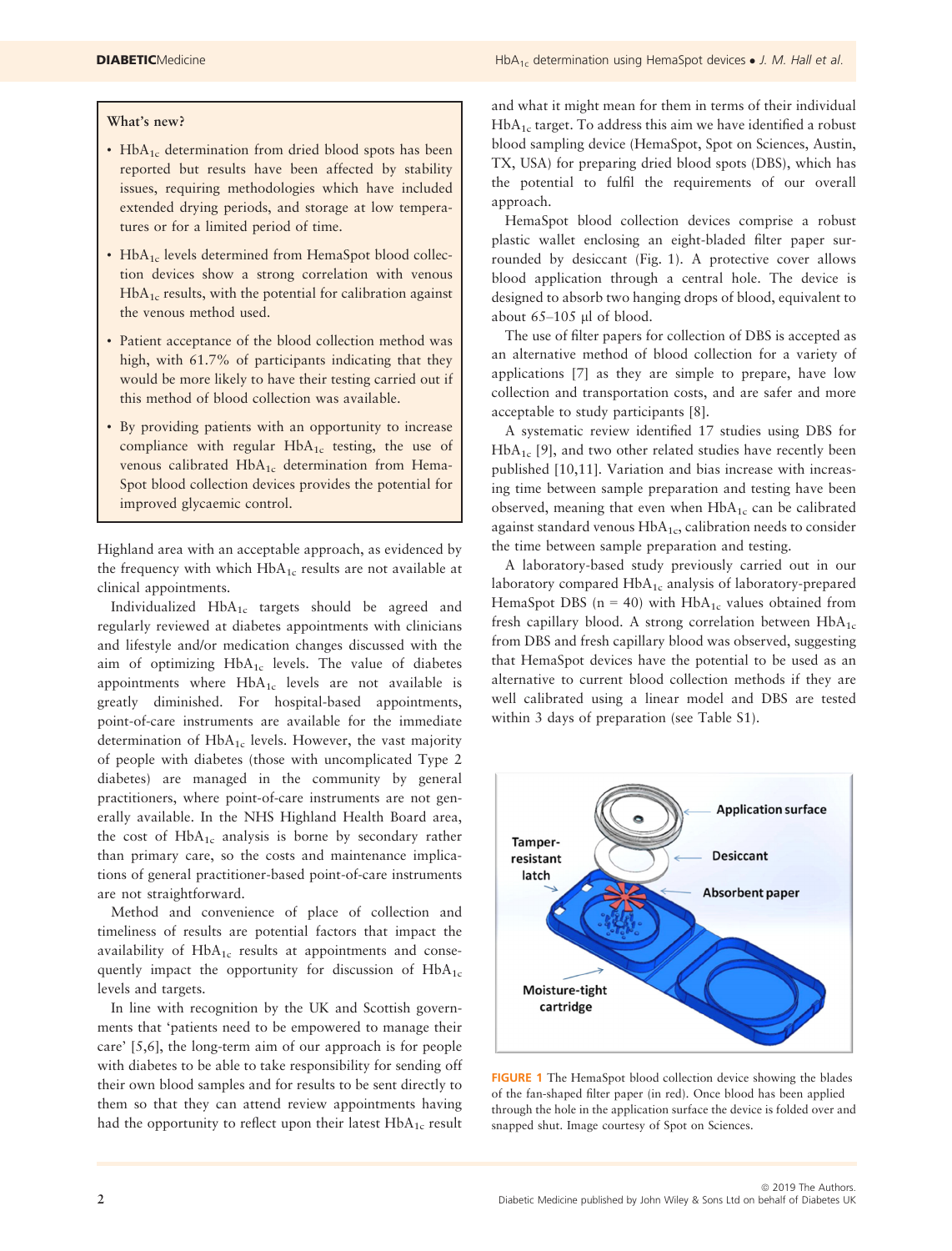The purpose of the current study was to assess the clinical performance and user acceptability of DBS prepared using HemaSpot devices by people with diabetes at home, as an alternative blood sample collection method for  $HbA_{1c}$ determination.

#### Methods

#### Recruitment

Participants ( $n = 128$ ) were recruited when they attended their routine diabetes clinic appointments in Inverness. It was anticipated that this number of participants would provide as a minimum the recommended 100 returned home - prepared DBS samples for the purposes of comparison [12].

Adult men and women, aged 18–75 years, with any form of diabetes and regularly carrying out self-monitoring of blood glucose, were included in the study. Pregnant women and patients receiving renal replacement therapy were excluded.

All participants gave written informed consent. NHS research ethics approval was obtained (16/NW/0214).

While attending diabetes clinics, venous blood samples were taken for routine HbA<sub>1c</sub> analysis. Under the guidance of a research nurse, participants prepared DBS from fingerprick blood using HemaSpot blood collection devices by applying blood from a hanging drop of blood until the filter paper in the device was visibly filled. HemaSpot devices were closed immediately after blood application and stored at 4°C until analysis.

Participants were given a home pack that included a DBS preparation kit, questionnaire and information about  $HbA_{1c}$ . Freepost envelopes were provided for the return of homeprepared DBS and questionnaires. Participants were asked to post their DBS on the day of its preparation.

#### **Questionnaire**

A five-point Likert scale 17-item questionnaire assessed each participant's experience of preparing DBS, their thoughts on a remote  $HbA_{1c}$  service and their views regarding the information provided about  $HbA_{1c}$ .

#### $HbA_{1c}$  analysis

HbA1c analyses were performed using HPLC (Tosoh HPLC 723-G8 analyser, Tosoh Bioscience) using a cation exchange TSKgel Variant HSi column. The column was calibrated to the International Federation of Clinical Chemistry recommendation using Tosoh calibrators. Lyphocheck Diabetes bilevel controls (Bio-Rad Laboratories, CA, USA) were used daily, with coefficient of variation of 2% for the low control [mean of 33 mmol/mol  $(5.2\%)$ ] and 0.9% for the high control [mean of 78 mmol/mol (9.3%)].

Blood from DBS samples was eluted by placing one HemaSpot filter blade in 1 ml hemolysis/wash solution for 2 hours at ambient temperature. For analysis, 4 µ of eluate were aspirated by the analyser before injection onto the column.

DBS were stored at 4°C in the laboratory. Processing and analysis was performed within 4 days of preparation.

Chromatograms were assessed visually using the G8 operator's manual specifications for results acceptability, with guidance from the software flags.

#### Data analysis

Data analysis was carried out using IBM SPSS versions 19/20 for Windows (IBM Corporation, NY, USA), R and Excel software (Microsoft Corporation, WA, USA). Correlation between sample collection methods was investigated using Pearson coefficient and regression analysis. Agreement and bias between sample collection methods was investigated using Bland-Altman plots. Statistical significance was determined at the 5% level.

Covariates that were considered to be potential confounders were tested separately to one another within the general linear model and as a full interaction with the main predictor variable (home result) to assess whether a confounder was affecting the relationship (i.e. the calibration) between the home result and the venous reading. Nested models (with and without the additional covariate) were tested for statistical significance using an F-test (using the function 'anova ()' in R).

#### **Results**

#### Participant characteristics

Participant characteristics are presented by type and duration of diabetes (Table 1). More women (61.3%) than men with Type 1 diabetes and more men (69.0%) than women with Type 2 diabetes participated; however, the overall numbers of men (n = 53) and women (n = 51) participants were similar.

#### Blood samples available

 $HbA_{1c}$  results were available for 127 venous blood samples, 125 clinic and 104 home-prepared DBS. Minimum and maximum times between home DBS preparation and testing were 1 and 4 days, with 38.5, 43.3, 16.3 and 1.9% of samples tested on day 1, 2, 3 and 4, respectively.

#### $HbA_{1c}$  analysis

HbA1c from both home- and clinic-prepared DBS exhibited strong correlations with venous HbA<sub>1c</sub> ( $\mathbb{R}^2$  values close to 0.98) (Fig. 2). There was a significant difference between the clinic and home DBS relationships with venous blood. We have excluded the time between sample preparation and  $HbA<sub>1c</sub>$  analysis as a potential source of the difference. Early transfer of clinic-prepared DBS to storage at 4°C differs from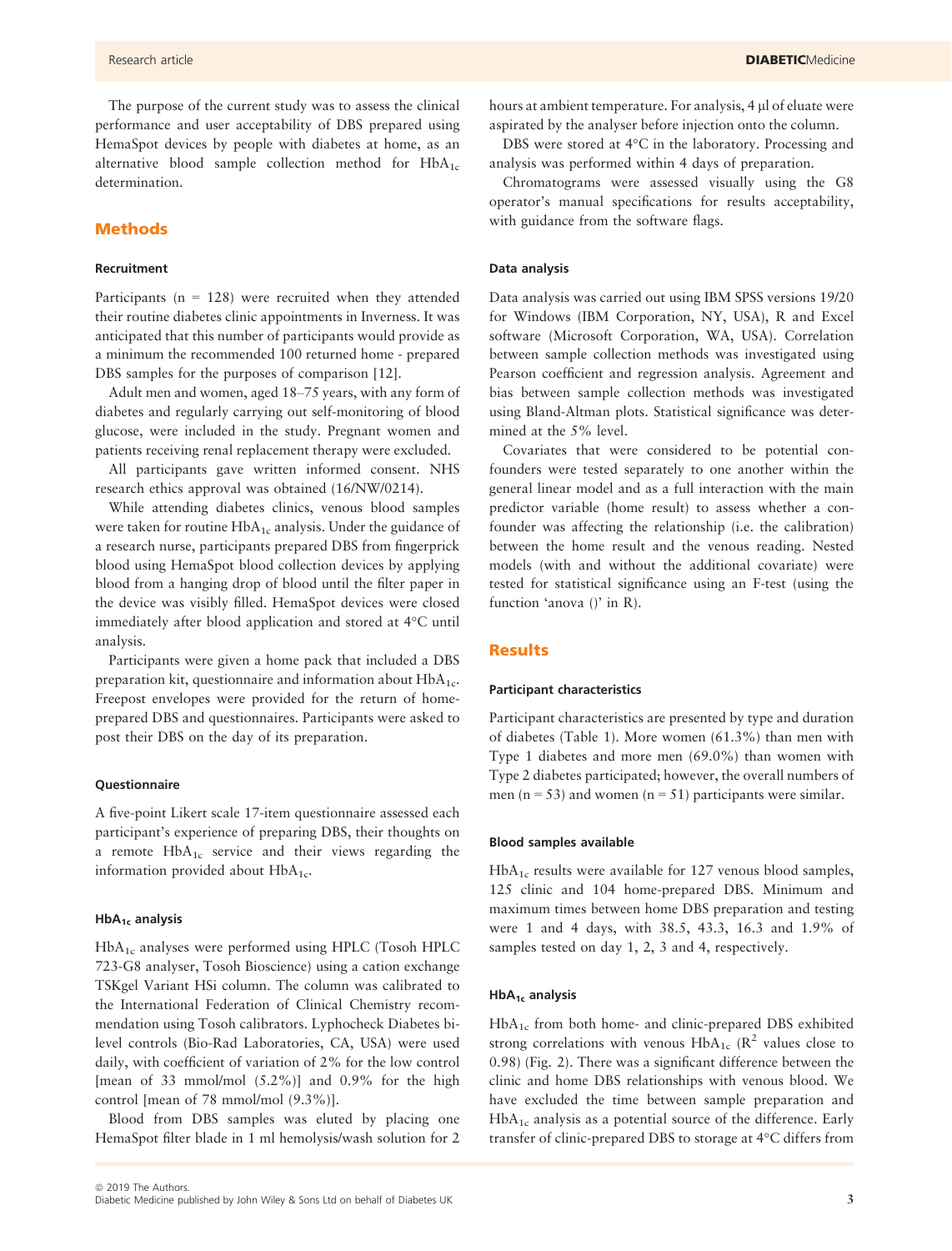|                  |       | $\mathbf n$ | Age (years) |         |         | Duration of diabetes (years) |          |         |
|------------------|-------|-------------|-------------|---------|---------|------------------------------|----------|---------|
| Type of diabetes |       |             | Mean        | Minimum | Maximum | Mean                         | Minimum  | Maximum |
| Type 1           | Women | 38          | 48.8        | 19      | 71      | 26.8                         |          | 60      |
|                  | Men   | 24          | 44.8        | 19      | 71      | 19.3                         | 0.1      | 44      |
|                  | Total | 62          | 47.3        | 19      | 71      | 23.9                         | 0.1      | 60      |
| Type 2           | Women | 13          | 55.6        | 31      | 69      | 12.0                         | $\gamma$ | 20      |
|                  | Men   | 29          | 64.0        | 39      | 84      | 14.0                         | 0.3      | 44      |
|                  | Total | 42          | 61.4        | 31      | 84      | 13.4                         | 0.3      | 44      |
| Total population |       | 104         | 53.0        | 19      | 84      | 19.6                         | 0.1      | 60      |

Table 1 Description of study population for whom both venous and home dried blood spots HbA<sub>1c</sub> levels were available

home DBS treatment immediately after preparation; however, we have not been able to confirm or exclude this as a reason for the difference observed.

The mean bias of home DBS compared with venous blood across the measurement range was +4.27 mmol/mol (+0.39%). A plot of the absolute difference against the mean of venous and home DBS  $HbA_{1c}$  indicates that the absolute difference increases with the mean of the pair (Fig. 3), suggesting that while home DBS  $HbA_{1c}$  results may not be used directly as equivalent to venous results, they may be successfully calibrated against one another. A general linear model was used to establish a calibrating relationship between home DBS results and venous results. Diagnostic plots supported the assumption of normality among residuals and did not suggest heterogeneity of variance, supporting the use of this model.

The model fitted is:

$$
\begin{aligned}[HbA_{1c}]_{Venous} &= 1.18[HbA_{1c}]_{HomeDBS} - 7.5 (mmol/mol)\\ [HbA_{1c}]_{Venous} &= 1.18[HbA_{1c}]_{HomeDBS} - 0.69(\%). \end{aligned}
$$

The model allows prediction of venous blood  $HbA_{1c}$  levels from DBS  $HbA_{1c}$  results. Concordance values were 100,

92.5 and 96.6% between venous and predicted values from home DBS for  $HbA_{1c}$  values of <48 mmol/mol (<6.5%), 48–64 mmol/mol (6.5–8%) and >64 mmol/mol (>8%), respectively.

The model holds only for the range of  $HbA_{1c}$  values in the study sample  $[35-115 \text{ mmol/mol } (5.4-12.7\%)]$  and when HbA1c analysis from HemaSpot is performed using a Tosoh G8 Analyser.

A number of covariates were individually tested to assess how they affected the calibration using a set of nested linear models with each of the variables added separately to the main model (Table 2). Of the covariates tested, only a laboratory factor covariate (with laboratory staff carrying out the test as a proxy) statistically significantly affected the results.

#### **Questionnaire**

One hundred and ten (86%) questionnaires were returned. Of these, 101 had a corresponding home DBS sample. The majority (99.1%) of respondents found the instructions easy to use and 83.5% found it easy to get their DBS sample in the



FIGURE 2 Home and clinic prepared dried blood spots (DBS) HbA<sub>1c</sub> plotted against venous HbA<sub>1c</sub>. Home DBS: solid symbols, dotted line. Clinic DBS: open symbols, dashed line.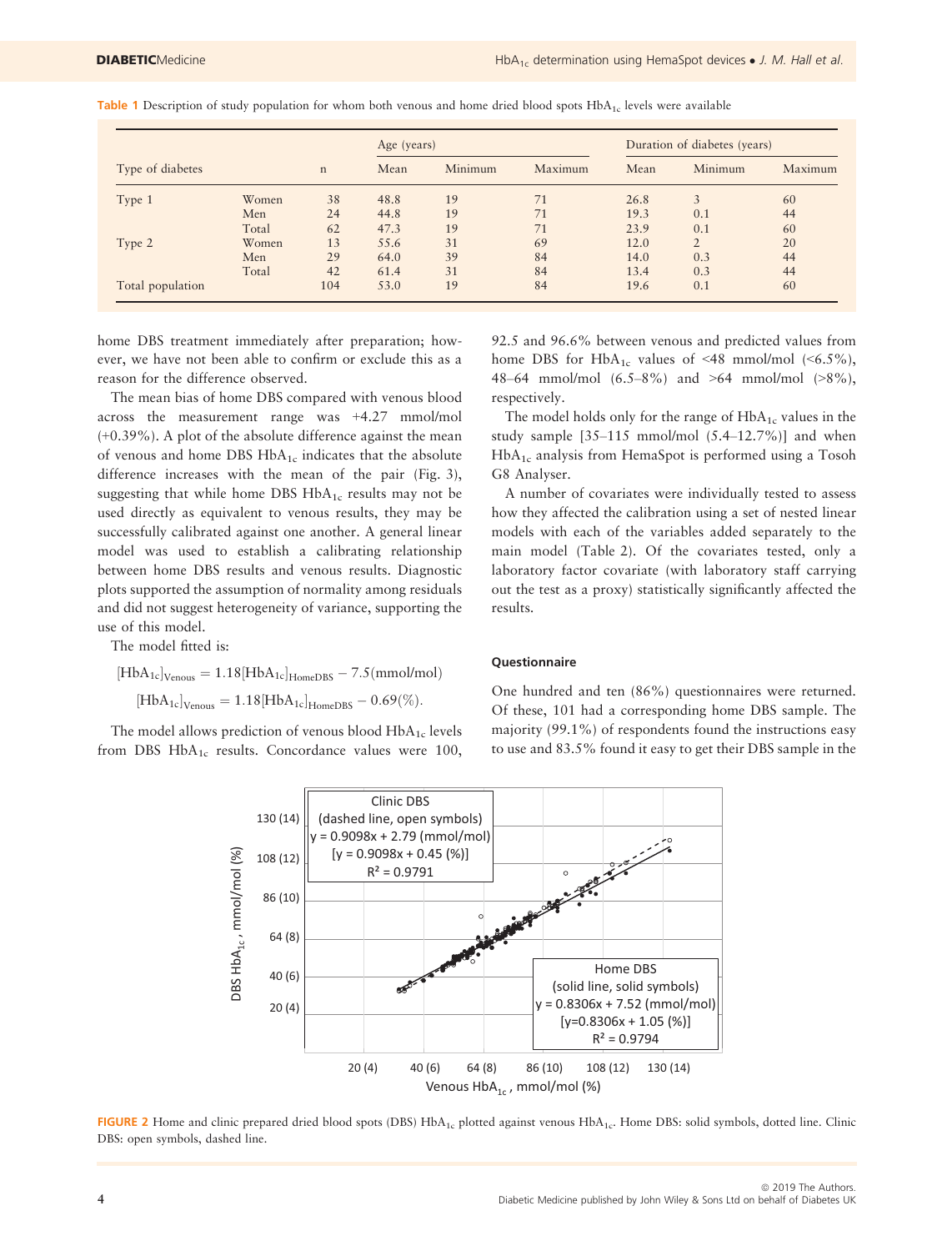

FIGURE 3 Bland-Altman plot, the difference between venous and home dried blood spots (DBS) HbA<sub>1c</sub> showing evidence of a straight line relationship between the absolute difference and the mean values for the pairs of scores. Solid line: mean of difference; dotted lines, upper and lower 95% confidence intervals.

post on time. Obtaining enough blood, blood application to the device, and deciding when there was enough blood on the device were less easy (Table 3).

When asked if they would use the system if it was available, 69.2% of respondents reported they would, while 61.7% agreed that they would be more likely to use a DBS system than making an appointment with their practice nurse. A similar percentage (60.7%) responded that they would have a preference for using this system at home compared to having blood taken at their general practitioner's surgery.

Sixty per cent of respondents agreed that they would be more likely to have their  $HbA_{1c}$  test performed if the system

Table 2 The effect of the addition of potential covariates on top of the base model of the venous reading (dependent variable) regressed against the home result (the independent variable). Each additional covariate was added separately and as a full interaction with the home result. Each nested pair of models (without covariate and with) were compared using an analysis of variance. For each nested pairwise comparison of models the dataset used was the full dataset, less any observations that had missing data for either the home result or the added covariate. For further details see Table S2

| Additional covariate                                                                                              | P-value for full<br>interaction cf.<br>base model |
|-------------------------------------------------------------------------------------------------------------------|---------------------------------------------------|
| Own lancet (Yes = $27$ , No = 74)                                                                                 | 0.40                                              |
| Type of diabetes (Type $1 = 64$ ,<br>Type $2 = 42$ )                                                              | 0.47                                              |
| Sex $(F = 52, M = 53)$                                                                                            | 0.11                                              |
| Time between sampling and testing<br>$(N = 105)$ [days (n): 1 (39), 2 (47), 3 (17)<br>and $4(2)$ ]                | 0.30                                              |
| Laboratory factor covariate $(A = 15, B = 38,$<br>$C = 1$ , $D = 2$ , $E = 17$ , $F = 13$ ,<br>$G = 3$ , $H = 16$ | 0.016                                             |

was available, while 50.0% of respondents felt that using a system like this would help them to feel more in control of their diabetes management. The majority (88.0%) of respondents found the information provided about  $HbA_{1c}$  interesting and 81.5% found the information useful.

#### **Discussion**

The principal finding from the study is that HemaSpot DBS prepared by study participants at home and analysed using the Tosoh G8 system produce clinically acceptable  $HbA_{1c}$ results when the DBS method is calibrated to Tosoh G8 determined venous  $HbA_{1c}$  results using a general linear model. Time between sample preparation and testing did not significantly affect the calibration up to 4 days. For this analysis, the unbalanced nature of the number of observations in each 'bin' (i.e. the number of days between sampling time and testing) is not ideal, but it does not violate any of the assumptions in a general linear model such as this, it merely reduces the statistical power of the test.

A statistically significant effect on calibration was observed for the laboratory factor covariate tested (Table 2), where laboratory personnel were used as a proxy. For example, as a consequence of logistics, there may have been a relationship between personnel and the day, or time of day, on which a sample was tested. It is also possible that a type I error has occurred (given that five statistical hypotheses were tested, there is an estimated 23% chance of a type I error). In favour of the hypothesis that a type I error may have occurred is the observation that for each of the particular proxies the additive and interaction terms affecting the calibration relationship all had confidence intervals encompassing zero, i.e. no individual proxy appears to be statistically or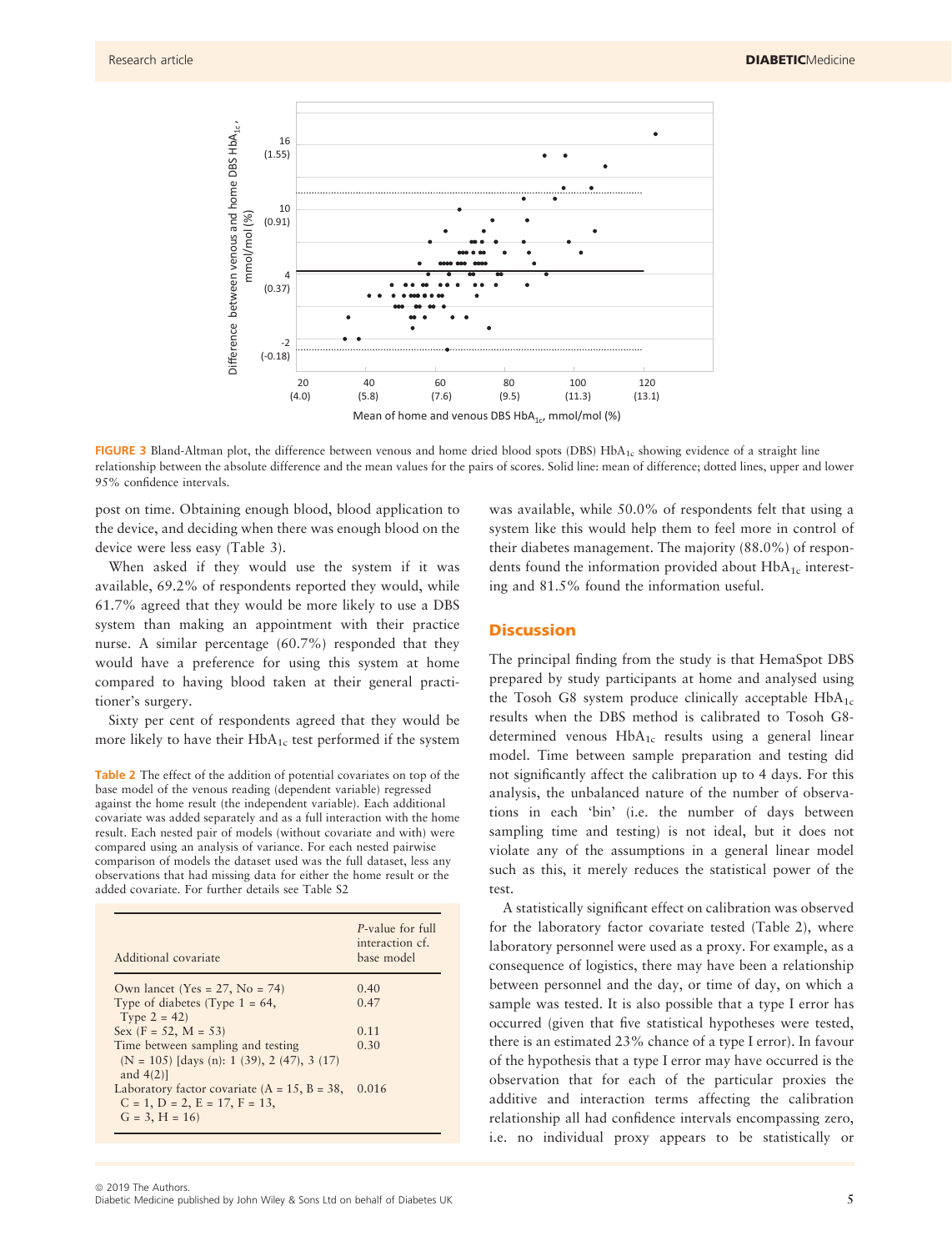Table 3 Analysis of questionnaire responses to questions relating to the experience of using and potential use of the HemaSpot, and the information provided about HbA<sub>1c</sub>. The total number of responses to each question (n) is shown in the left hand column

| I found                                                                                                     | Easy or very easy<br>to use $(\% )$ | Neither easy nor<br>difficult $(\% )$ | Difficult or very<br>difficult $(\% )$   |
|-------------------------------------------------------------------------------------------------------------|-------------------------------------|---------------------------------------|------------------------------------------|
| tollowing the instructions ( $n = 108$ )                                                                    | 99.1                                | $\Omega$                              | 0.9                                      |
| using the lancet provided $(n = 94)$                                                                        | 89.4                                | 8.5                                   | 2.1                                      |
| getting my sample in the post on time $(n = 109)$                                                           | 83.5                                | 7.3                                   | 9.2                                      |
| getting enough blood ( $n = 109$ )                                                                          | 50.5                                | 21.1                                  | 28.4                                     |
| applying the blood to the device $(n = 108)$                                                                | 44.5                                | 22.2                                  | 33.3                                     |
| deciding when I had applied enough blood ( $n = 109$ )                                                      | 56.9                                | 20.2                                  | 22.9                                     |
|                                                                                                             | Agree or strongly<br>agree $(\% )$  | Neither agree nor<br>disagree $(\% )$ | Disagree or strongly<br>disagree $(\% )$ |
| Would use if available $(n = 107)$                                                                          | 69.2                                | 11.2                                  | 19.6                                     |
| More likely to use than making an appointment with<br>practice nurse ( $n = 107$ )                          | 61.7                                | 15.0                                  | 23.3                                     |
| Prefer to use this system at home compared with having<br>blood taken at general practitioner's $(n = 107)$ | 60.7                                | 17.8                                  | 21.5                                     |

| Prefer to use this system at home compared with having                | 60.7 | 17.8  | 21.5  |  |
|-----------------------------------------------------------------------|------|-------|-------|--|
| blood taken at general practitioner's $(n = 107)$                     |      |       |       |  |
| More likely to have $HbA_{1c}$ test done (n = 107)                    | 59.8 | 1.5.0 | 2.5.2 |  |
| Help feel more in control of my diabetes $(n = 106)$                  | 50.0 | 22.6  | 27.4  |  |
| Prefer to have pack sent to them by post $(n = 105)$                  | 66.7 | 1.5.2 | 18.1  |  |
| Happy to collect pack from general practitioner ( $n = 104$ )         | 51.0 | 19.2  | 29.8  |  |
| Found information sheet about $HbA_{1c}$ interesting (n = 108)        | 88.0 | 10.2  | 1.9   |  |
| Found information sheet about $HbA_{1c}$ useful (n = 108)             | 81.5 | 16.7  | 1.8   |  |
| $HbA_{1c}$ information sheet detail about right (n = 109)             | 83.5 | 14.7  | 1.8   |  |
| Would like $HbA_{1c}$ information sheet to be more detailed (n = 107) | 28.0 | 32.7  | 39.3  |  |
|                                                                       |      |       |       |  |

clinically significantly from the rest. For full details, see Table S2.

Several HbA<sub>1c</sub> DBS studies have been published [10,11,13-15] with analysis by turbidimetric inhibition immunoassay [13,16–18], HPLC analysis [10,11,15,19,20] and affinity chromatography [21,22]. A systematic review and meta-analysis by Affan et al. [9] reported that, although results from venous and DBS were different, there was close agreement (meta-analysis regression equation:  $[HbA<sub>1c</sub>]<sub>DBS</sub> =$ 0.9553 [HbA<sub>1c</sub>]<sub>venous</sub> + 0.2566 (%)) between venous and DBS samples, except when analysis was by affinity chromatography [9]. Slope and intercept ranges in the metaanalysis were 0.88–1.25 and 0.002–1.8%, respectively. Our model slope and intercept fit within these ranges; however, the model is only valid when used with the measurement method used in our study.

In vitro glycation of haemoglobin and degradation of  $HbA_{1c}$  during storage have been suggested as possible reasons for differences observed between DBS and fresh blood samples [13,23]. Our results show increasing bias as  $HbA<sub>1c</sub>$  increases, which supports the in vitro glycation theory due to increased blood glucose levels (and hence in vitro glycation) associated with higher  $HbA_{1c}$  levels.

Precision of the DBS sample elution and analysis method was assessed by repeat analysis of high and low quality control samples that had been applied to filter papers and eluted using the DBS sample elution and analysis protocol described. Coefficient of variation were comparable to coefficient of variation reported for fresh blood analysis, suggesting that minimal error is introduced due to DBS sample elution and analysis protocols.

Both venous blood collected in EDTA tubes [11,14,16,18,19,24] and fingerprick capillary blood [10,13,15,17,20–22] have been used to prepare DBS on filter paper, with drying times ranging from 20 minutes to overnight reported [22], before placing the DBS in a storage bag or envelope. The HemaSpot device has no requirement for a pre-drying step.

With the exception of two previous studies [10,13], DBS have been prepared by healthcare professionals or researchers. For routine, remote monitoring of  $HbA<sub>1c</sub>$ , a DBS approach needs to be evaluated in the hands of the end user. Our findings show acceptable clinical results when DBS were prepared by users.

The stability of HbA<sub>1c</sub> on DBS has been a concern, with an indication that a time-dependent calibration for estimating venous  $HbA_{1c}$  levels from DBS is required [15,16]. Our findings suggest that with the HemaSpot device a single calibration could be used for samples tested up to 4 days after preparation.

In agreement with our findings, high patient satisfaction with a potential DBS  $HbA_{1c}$  monitoring system was reported in The Netherlands [13].

Although participants in our study reported that the instructions were easy to follow, several participants experienced difficulties with blood application and in deciding when there was sufficient blood on the device; their comments included 'I don't think I got enough blood into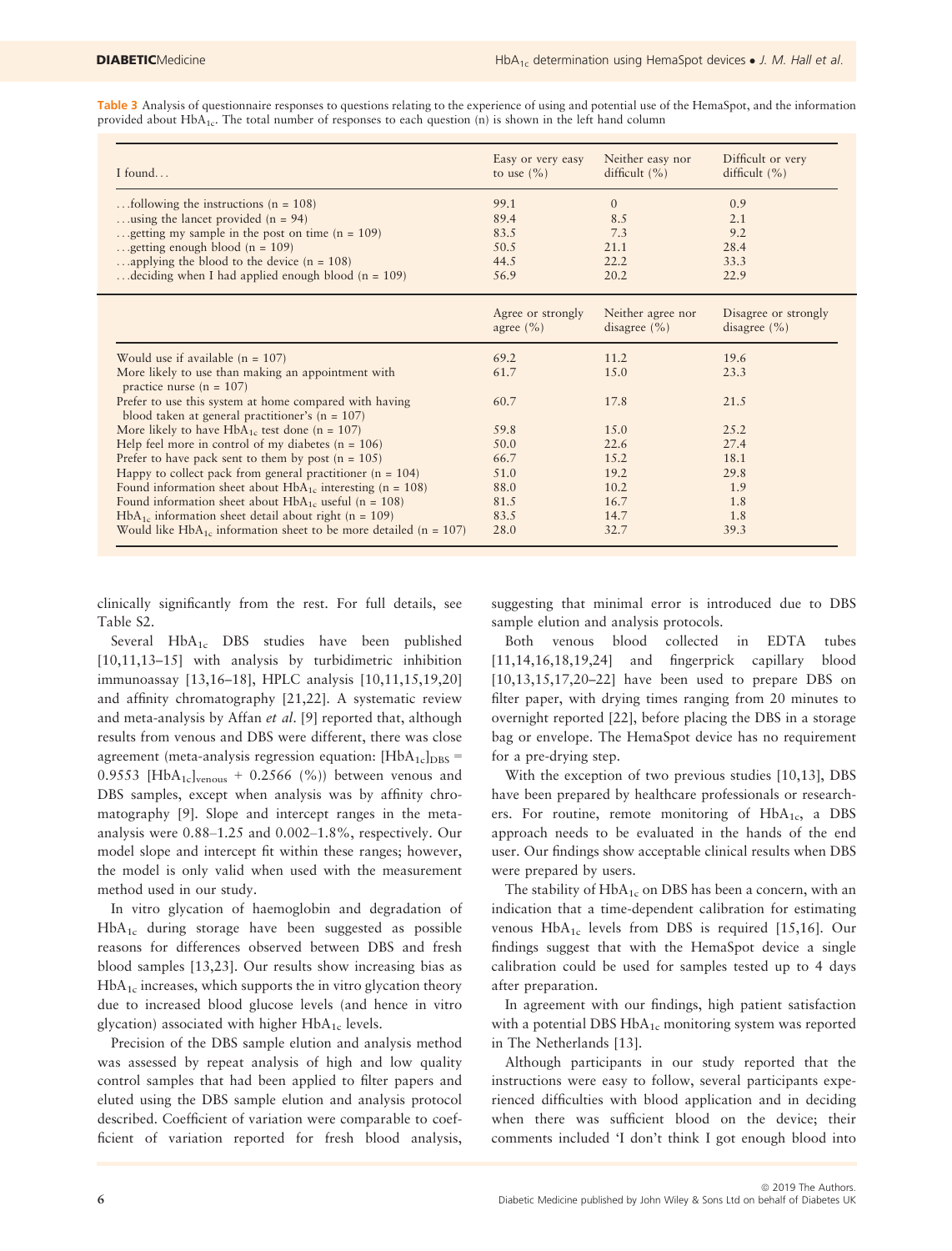the device' and '[it] does take a bit of work to "fill" the device to the edges'. However, concern about sufficient filling was not reflected in the results, where a strong correlation between venous and DBS HbA<sub>1c</sub> results was observed. The difficulties reported could be overcome by the inclusion of photographs of sufficiently and insufficiently filled devices with the instructions to give patients confidence that they are providing an adequate amount of blood for analysis. Additional tips on blood application could also be incorporated.

A number of participants felt that they would still prefer to have an appointment at their general practitioner's practice, because they had other tests carried out at the same time and valued the time spent with their healthcare professional. One participant wrote: 'When visiting the nurse for an  $HbA_{1c}$  I also get my blood pressure, weight, and feet checked and the opportunity for questions and instructions/guidance from the nurse. I would miss this testing at home.' The introduction of a remote monitoring service for  $HbA_{1c}$  needs to consider not only what might be gained by this approach, but also what patients might lose through a lack of contact with healthcare professionals.

The provision of information about  $HbA_{1c}$  was welcomed by participants. The opportunity to provide simple clear information about  $HbA_{1c}$  and its importance in the management of diabetes should be considered in any remote  $HbA_{1c}$ monitoring approach.

The combination of a robust desiccating DBS device, home sample preparation and return by post, to our knowledge has not been reported for  $HbA_{1c}$ , and provides the opportunity to introduce a remote sample collection service that would be equally valuable for people living with diabetes in urban areas who are working or house-bound, as well as for those living in remote or rural locations.

The observation that the time between sampling and testing did not significantly affect the linear model indicates that use of the HemaSpot device might enable a single model to be adopted which is independent of the time between preparation of the DBS and the day of testing.

Further studies are planned to assess the performance, acceptability and service delivery options for HemaSpot DBS prepared by people with uncomplicated Type 2 diabetes whose diabetes management is supported solely by general practitioner practices.

The health economics of introducing a remote  $HbA_{1c}$ monitoring service using HemaSpot devices needs to be assessed, taking into consideration both the immediate impacts on costs and the longer term costs associated with complications.

#### Study limitations

Some limitations of this study should be noted. First, participants were all regularly carrying out self-monitoring of blood glucose and so were familiar with obtaining drops of capillary blood. The wider community with diabetes will have a similar familiarity, so this is a population in which the model derived in the study would need to be validated prior to practical application. Second, only one batch of Hema-Spot devices was available to evaluate over the period of the study, so it was not possible to assess the impact of batch to batch variation. Third, the study focussed only on analysis of  $HbA_{1c}$  using the Tosoh  $HbA_{1c}$  analyser, the method used in the laboratory where routine  $HbA_{1c}$  analyses for the Scottish Highlands region are performed. Fourth, the difference observed between clinic-prepared and home-prepared DBS remains unexplained and warrants further investigation. Finally, further exploration of the observed laboratory factor effect is needed.

#### Clinical implications

 $HbA_{1c}$  monitoring plays a pivotal role in preventing complications of diabetes and therefore in achieving as good a quality of life as possible. The HemaSpot blood collection device provides an opportunity for improvements in rates of HbA<sub>1c</sub> monitoring and more effective consultations. Increased participation by the community with diabetes in self-management would be anticipated.

#### Acknowledgements

The authors are very grateful to the people with diabetes who participated in the study.

#### Funding sources

The study was supported by a grant from the Chief Scientist Office (CZH/4/1122).

#### Competing interests

None declared.

#### References

- 1 Diabetes Control and Complications Trial (DCCT) Research Group. The effect of intensive treatment of diabetes on the development and progression of long-term complications in insulin-dependent Diabetes Mellitus. N Eng J Med 1993; 329: 977–998.
- 2 Hayes A, Arima H, Woodward M, Chalmers J, Poulter N, Hamet P et al. Changes in quality of life associated with complications of diabetes: results from the ADVANCE study. Value Health 2016; 19: 36–41.
- 3 Nielsen HB, Ovesen LL, Mortensen LH, Lau CJ, Joensen LE. Type 1 diabetes, quality of life, occupational status and education level – a comparative population-based study. Diabetes Res Clin Prac 2016; 121: 62–68.
- 4 Lenters-Westra E, Slingerland RJ. Three of 7 hemoglobin A1c point-of-care instruments do not meet generally accepted analytical performance criteria. Clin Chem 2014; 60: 1062–1072.